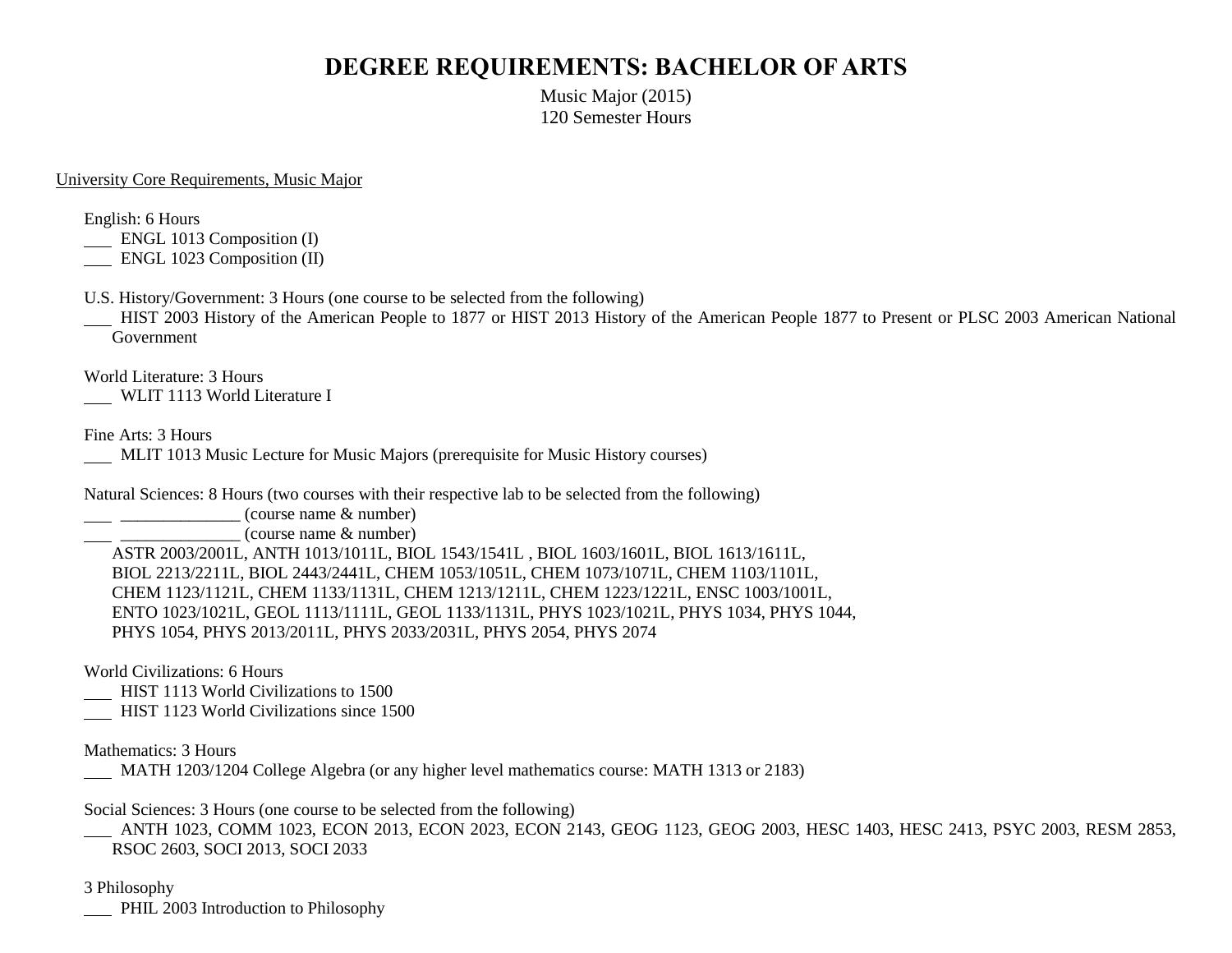3-12 World Language (see requirements in current catalog and advisor):

Study of World Language of choice to competency level of fourth semester, i.e. 2013

1013 (if completed 2 years of the same high school language)

2003

2013

Required by Music Department: Minimum 39 semester hours

Theory/Aural Perception: 16 Hours

- MUTH 1003 Basic Musicianship<sup>1</sup>
- **MUTH 1603 Music Theory I**
- **MUTH 1621 Aural Perception I**
- MUTH 1631 Aural Perception II
- MUTH 2603 Music Theory II
- **MUTH 2621 Aural Perception III**
- **MUTH 2631 Aural Perception IV**
- **MUTH 3603 18th Century Counterpoint**
- MUTH 3613 Form and 20th Century Techniques

Class Piano: 2 Hours2

- MUAC 1221 Piano Class for Music Majors I
- MUAC 1231 Piano Class for Music Majors II

History/Literature: 9 Hours

- MUHS 3703 History of Music to 1800
- MUHS 3713 History of Music from 1800 to Present MUHS 4253 Special Topics in Music History<sup>3</sup>

Applied Music (Private): 8 Hours - normally 1 or 2 hours per semester on voice or one instrument<sup>4</sup>

- **MUAP 110V: 4 hours**
- MUAP 210V: 4 hours

Ensemble: 5 Hours - One hour each semester for five semesters; see advisor for ensemble selection

- MUEN 1411 Concert Choir or MUEN 1591 Women's Chorus is required the first year of residency for all music majors (1 hour).
- MUEN II, III or IV (4 hours)

3000 or 4000 Elective Music Courses: 1-5 hours as needed to complete 20 hours of 3000-plus level music courses

\_\_\_\_\_\_\_\_\_\_\_\_\_\_\_\_\_\_ (name and course number)

- $\frac{1}{2}$   $\frac{1}{2}$   $\frac{1}{2}$   $\frac{1}{2}$   $\frac{1}{2}$   $\frac{1}{2}$   $\frac{1}{2}$   $\frac{1}{2}$   $\frac{1}{2}$   $\frac{1}{2}$   $\frac{1}{2}$   $\frac{1}{2}$   $\frac{1}{2}$   $\frac{1}{2}$   $\frac{1}{2}$   $\frac{1}{2}$   $\frac{1}{2}$   $\frac{1}{2}$   $\frac{1}{2}$   $\frac{1}{2}$   $\frac{1}{2}$   $\frac{1}{2}$
- $\frac{1}{2}$   $\frac{1}{2}$   $\frac{1}{2}$   $\frac{1}{2}$   $\frac{1}{2}$   $\frac{1}{2}$   $\frac{1}{2}$   $\frac{1}{2}$   $\frac{1}{2}$   $\frac{1}{2}$   $\frac{1}{2}$   $\frac{1}{2}$   $\frac{1}{2}$   $\frac{1}{2}$   $\frac{1}{2}$   $\frac{1}{2}$   $\frac{1}{2}$   $\frac{1}{2}$   $\frac{1}{2}$   $\frac{1}{2}$   $\frac{1}{2}$   $\frac{1}{2}$